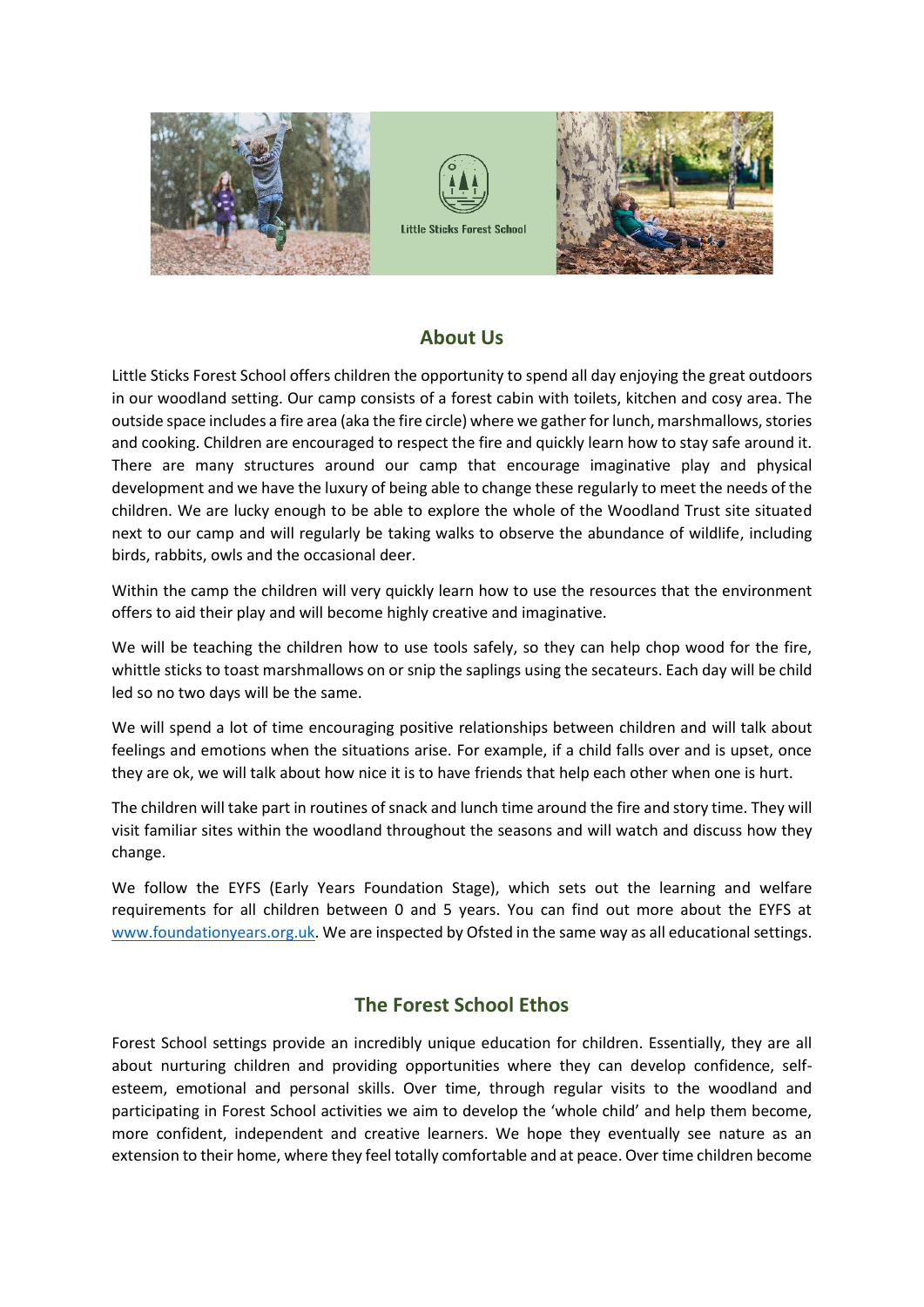resilient, capable risk takers where they are skilled at assessing their own risks and develop an awareness of their own safety and that of others.

Our ultimate priority as a Forest School is that our days in the woods are child-led where the children are given the opportunities to foster their interests and ideas, become passionate about what they love and develop a thirst for knowledge. We hope that the setting is a place where children feel safe and happy and we can develop and grow as a Forest School community/ family.

# **Staff**

Little Sticks Forest School is run by Danielle Field. I am a primary school teacher and am also paediatric first aid trained and have up to date safeguarding training. I have a Master's in Early Childhood, I am a Level 3 Forest School leader and qualified in outdoor first aid. I taught in the early years at primary school for ten years and then spent two years at a nursery which ran Forest School sessions. After many years in school I was ready to approach teaching children in their early years in a different way. Forest School was the perfect fit for me as it encourages children to learn in a developmentally appropriate way. They learn skills for life in a calm and nurturing environment and are encouraged to think about how important our natural environment is to us all. I hope that through Forest School the children will develop a love of our natural environment that will last a lifetime. It is also so much fun and no day goes by without a good belly laugh!

Karen is our Deputy Manager – "I have always enjoyed the great outdoors and I am passionate about Forest School. I have a wealth of experience in the early years sector and hold the following qualifications – Level 3 Playwork, Levels 3 & 4 CCLD, Level 5 Leadership and Management and Level 3 Forest School Leader. As a Forest School Leader I love observing the spark and excitement children display as they explore the amazing learning opportunities the outdoors have to offer. The best part of my job is seeing the children progress and become happy, confident, resilient learners with mud on their faces but always a sparkle in their eyes".

We place a high emphasis on quality interactions between children and staff and ensure we have average ratios of 1 adult to 6 children. As mentioned above we have highly qualified staff which includes at least one qualified teacher every day plus at least one level 3 Forest School Leader. Our ratio is unlike most Pre-School settings which enables us to really get to know the children in our care and meet their individual needs.

# **Kit list**

# *"There is no such thing as bad weather only inappropriate clothing."*  (old Swedish saying)

For the children's comfort and safety, it is essential that your child is dressed appropriately for every session. If a child is not dressed ready for the weather, unfortunately they will be unable to join us in the woods. Signing your child up to Forest School means making a commitment to purchase the correct clothing in order for them to enjoy their day in the woods, even in the worst weather. In your registration pack we have included a Winter Layers information sheet that details what clothing and footwear your child should have for the session. Please ask a team member if you have any questions or need recommendations on suitable clothing and footwear

Please dry all clothing ready for the next session. Please follow the care instructions carefully, never leave the waterproofs wet in a bag for too long, always dry on a warm radiator (inside out) or in the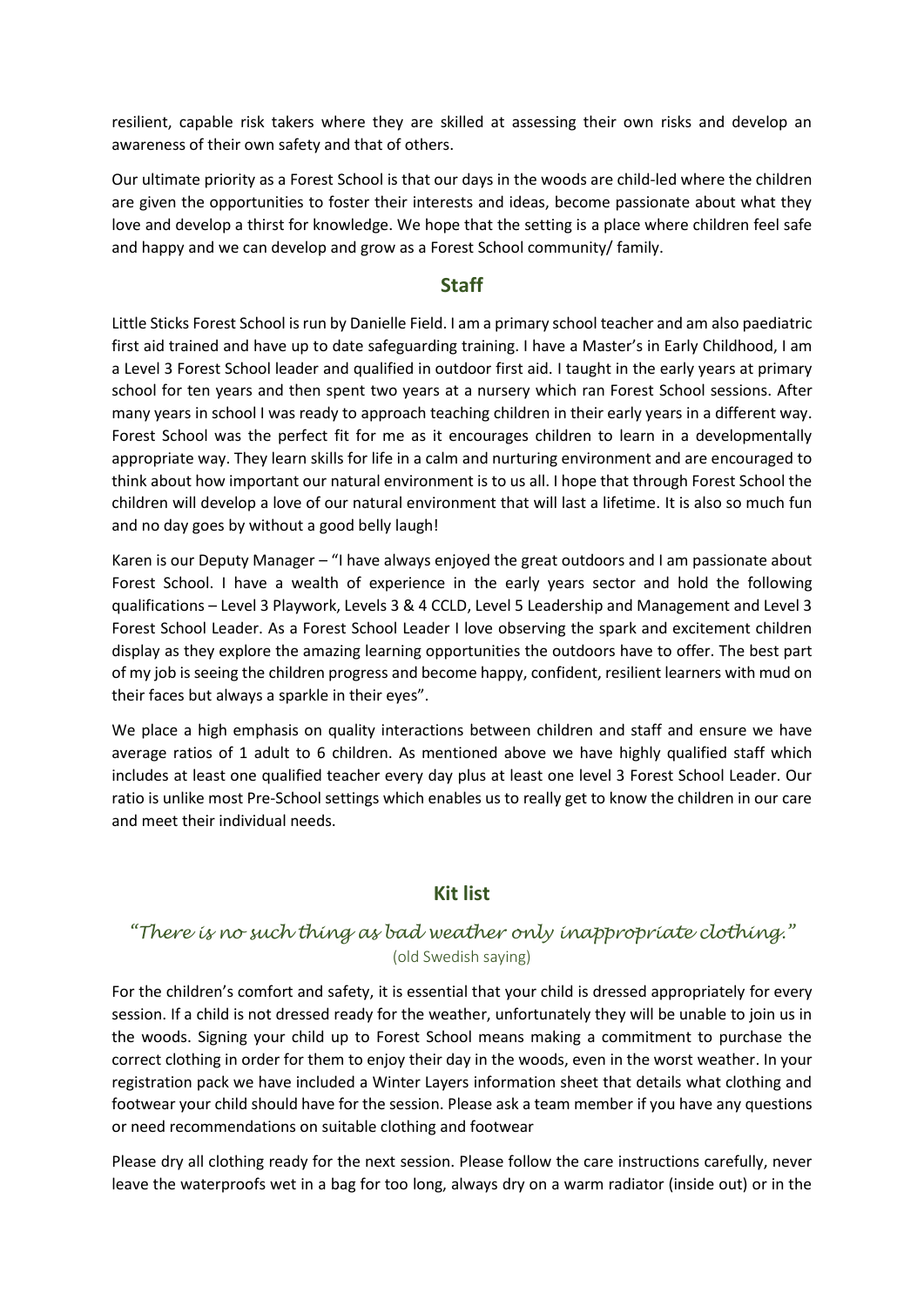sun. If needed wash them on a short, cold rinse cycle (without powder) or hose them down. Do not hang them outside in freezing conditions. If you look after the waterproofs, they will last the whole year and beyond.

## **Children will also need:**

## **Additional clothing**

- Good fitting baseball cap (to keep rain out of face and for shade in the summer).
- Waterproof/ showerproof rucksack. Please make sure everything they need is packed into this bag as they will need to carry it themselves. The outside pocket should contain the things they need through the day e.g their hat, gloves and a plastic bag for muddy wet clothes.
- Wellies (tall if possible) with thick socks (character wellies with images stuck on are not suitable, they split after a very short time). We recommend 'Bogs' (rubber/neoprene) wellies or visit [www.warmwellies.co.uk](http://www.warmwellies.co.uk/) as they are suitable for very cold weather whilst being waterproof. If your child has Bogs, they can wear them all year round. They are slightly more expensive; however, you will not need to purchase snow boots as well. (They could be sold as used to next years parents).
- Water bottle attached to their bag with a carabiner if possible, so they can easily access it. Please do not send box drinks, cans etc.
- Packed lunch that can fit in their bag. In winter their lunch may need to be packed in a separate bag as their backpack will be full of spare clothes.
- Hot chocolate mug (unbreakable).
- Change of clothes within a plastic bag (socks, underwear, trousers, long sleeved top and spare warm jumper). In the winter make sure they have a full set of clothing to change into if needed (including extra layers).

#### **Things they always need:**

- Lunch in an insulated lunch bag (with ice pack in warm weather).
- Waterproof dungarees and coat. (Please dry as soon as you get home and read care instructions carefully)
- Wellies -'Bogs' (more expensive) are excellent for all weathers or 'Demar' (less expensive) which can be purchased on Amazon are also lined wellies which are more likely to keep feet warm.
- Mug for hot chocolate (named)
- Drinks bottle (one that can be opened easily)
- Plastic bag (or similar) to place wet gear in (keep in the outer pocket of their backpack)
- Waterproof mitts
- Full set of spare clothes (including socks)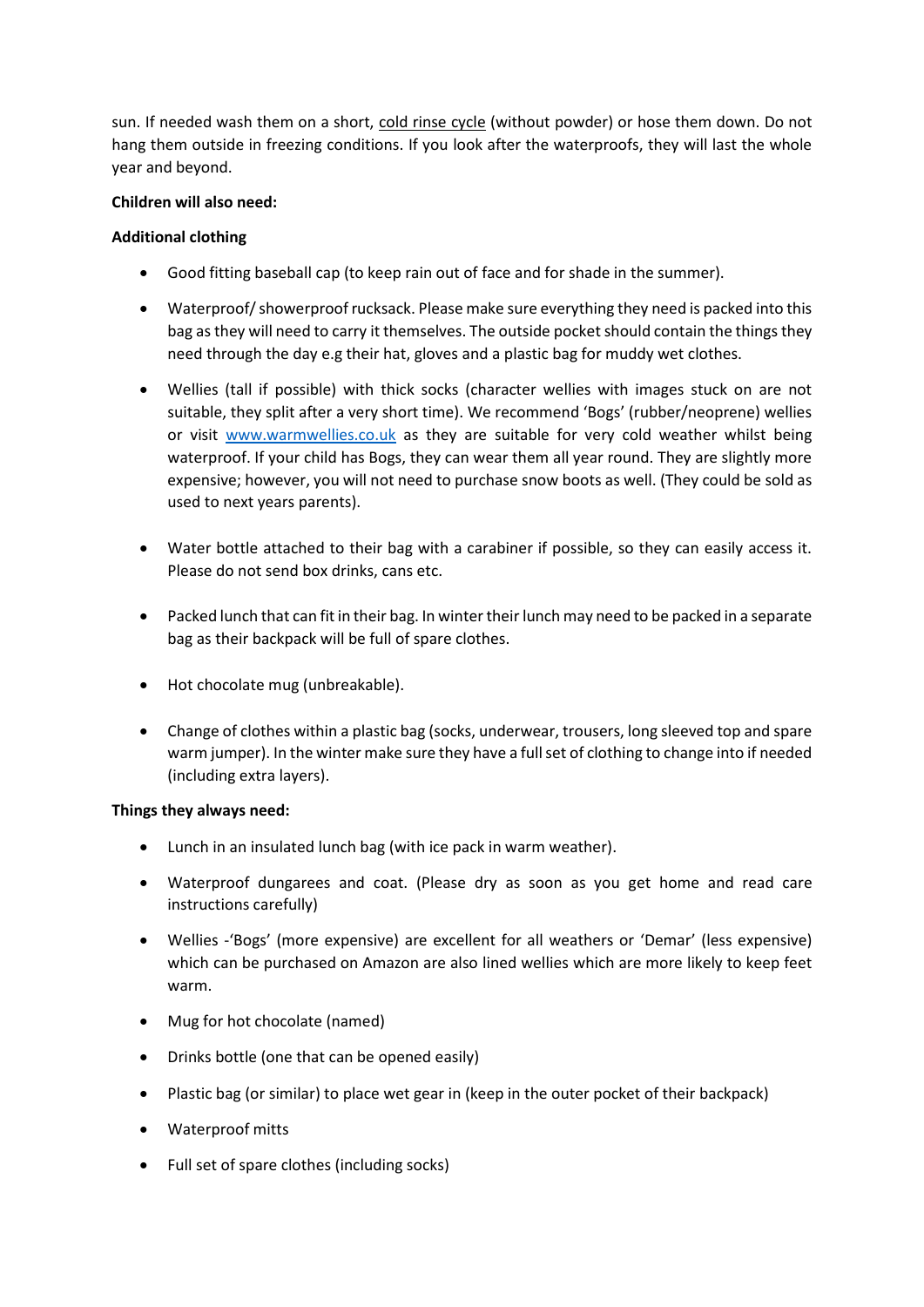- Baseball cap (great for sun and rain)
- And layers depending on temperature.

### **In cold weather (below 8 degrees) the children will need:**

- Thermal base layers (leggings, long sleeve top)
- 'Heat Holder' socks or similar
- Extra layers depending on how cold it is. (It is always a few degrees colder under the canopy so it is best to put on too many layers rather than too few)
- A warm woollen jumper or fleece (we provide)
- Jogging bottoms or similar comfortable trousers
- Waterproof mittens (we provide) with spare magic gloves
- Thin gloves or 'Magic gloves' please label as these always get muddled up
- A warm hat (without a bobble) or balaclava and or a snug fitting snood (no scarves or hats with long dangly bits please as these can be dangerous when climbing and when cooking on a fire)
- Warm gilet (we provide)
- Emergency foot warmers (the ones that you peel the back off and stick to their socks) for when their feet get cold (only usually needed when extremely cold)

### **In warm weather the children also need:**

- A sun hat
- Long sleeve top (we provide)
- They always wear their dungarees even in the summer, so on very hot days they can wear light shorts under them but still with long welly socks.
- Jumper or sweatshirt in case the weather turns colder
- Sunscreen and insect repellent (please apply these in the morning when needed)

#### **\*\*\*\*\*Please write their name on everything that is removable, otherwise things do get lost.\*\*\*\*\***

Please try to keep everything in their back packs (except lunch) as we do not have much storage space for extra bags.

#### **Extreme Weather**

Please be aware that we may have to close Forest School at short notice if we deem the weather to be too dangerous. This will be if:

### **Gusts of wind over 40mph are forecast**

#### **Snow prevents safe travel to and from the site**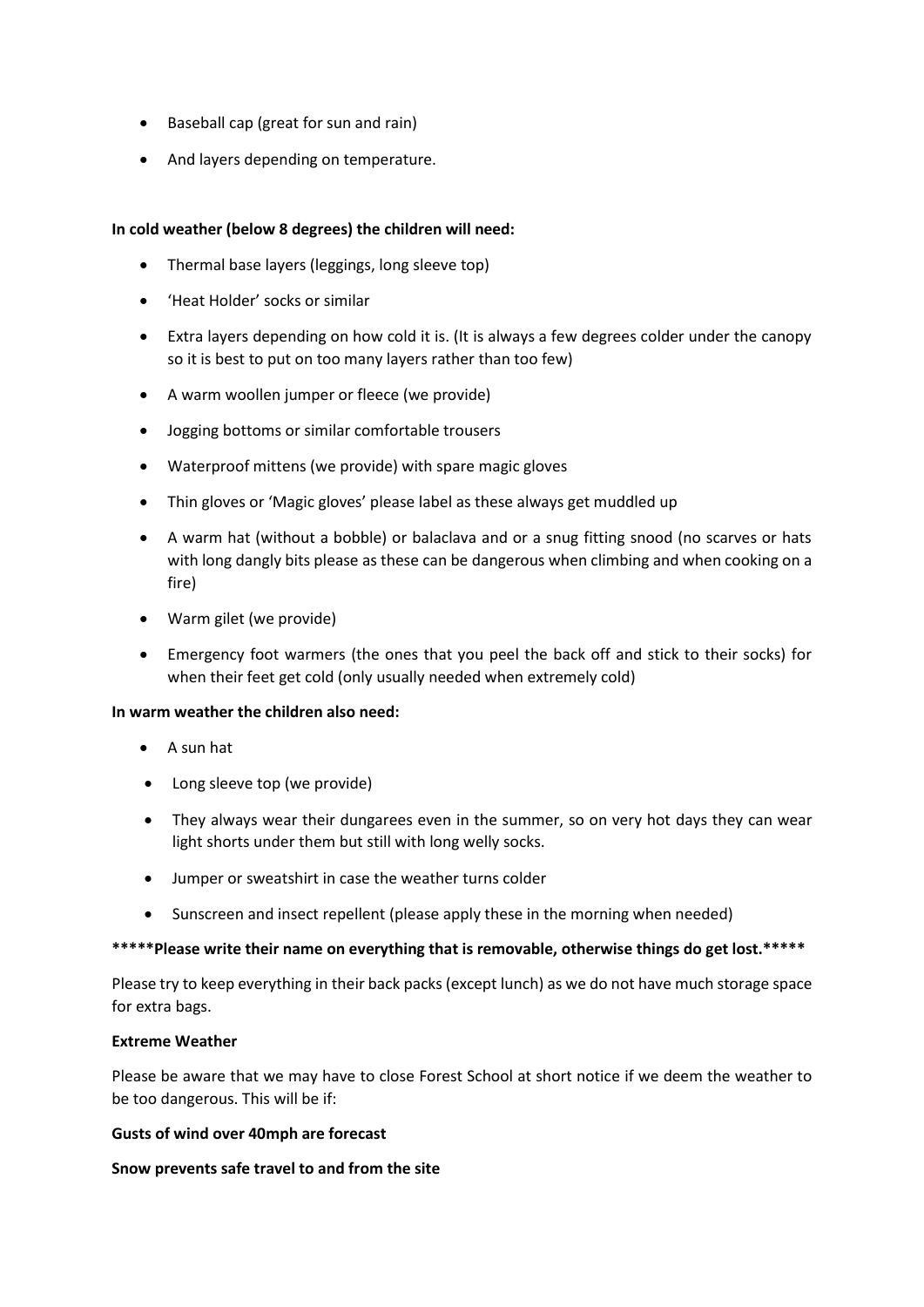#### **A weather warning is in place for torrential rain that could cause flooding**

Most weathers are fine to open as normal but please be aware we may not be able to provide care when we have the weather conditions listed above.

We will keep in touch using the Family app to update parents on weather and clothing requirements so please make sure you have your phone handy on the morning of Forest School.

# **Sessions & Cost**

We offer full day sessions (8.00am to 5.00pm) at a cost of £47 per day and half day sessions (morning 8.00am to 12.30pm, afternoon 12.30pm to 5.00pm) at a cost of £23.50 per session.

\*All sessions are charged at £4.15 per hour with a daily supplement of £4.82 for half days and £9.65 for full days.

#### **Funded children**

We accept 2, 3 and 4 year olds who are funded (15 or 30 hours). \*A daily supplement will still be payable.

#### **Daily Supplement\***

On top of the basic hourly cost (including funded children) we charge a supplement for all children.

This covers additional insurance costs for adventurous activities, snacks and drinks, printing photographs (for learning journeys), extra staff costs (so we have small ratios), and helps keep our setting small and viable (this fee may be increased when there is a rise in national wages or a decrease in funding rates).

Fees are payed monthly or weekly in advance of the sessions.

We accept childcare vouchers, and tax free childcare.

#### **Holidays**

We are open 46 weeks of the year and follow the Wigan term dates for our holidays:

#### **Autumn Term 2021**

Autumn Term Begins: Tuesday 31<sup>st</sup> August 2021

Autumn Term Ends: Wednesday 15<sup>th</sup> December 2021

#### **Spring Term 2022**

Spring Term Begins: Monday 3<sup>rd</sup> January 2022

Spring Term Ends: Thursday 31<sup>st</sup> March 2022

#### **Summer Term 2022**

Summer Term Begins: Monday 11<sup>th</sup> April 2022

May Day: Monday 2<sup>nd</sup> May 2022

Half Term: Monday 30<sup>th</sup> May - Friday 3<sup>rd</sup> June 2022